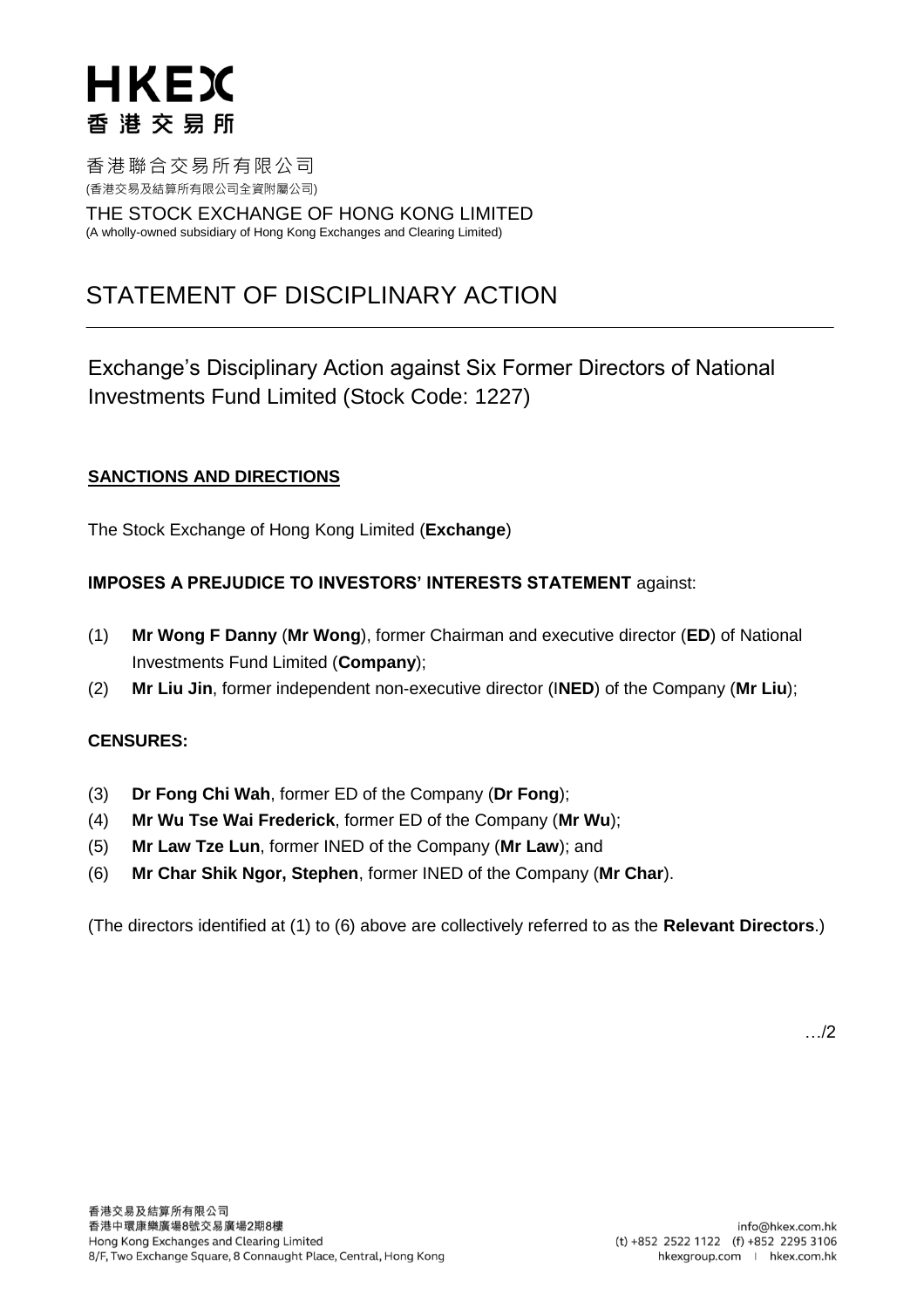The statements made in respect of Mr Wong and Mr Liu above are made in addition to a public censure against them. The Prejudice to Investors' Interests Statement is a statement that, in the Exchange's opinion, had either of Mr Wong or Mr Liu remained on the board of directors of the Company (**Board**), the retention of office by him would have been prejudicial to the interests of investors.

**AND FURTHER DIRECTS** (a) each of Dr Fong, Mr Law and Mr Char to attend 15 hours of training on regulatory and legal topics including Listing Rule compliance (**Training**) within 90 days from the date hereof; and (b) Mr Wu to attend the Training, as a prerequisite of any future appointment as a director of any company listed or to be listed on the Exchange.

### **SUMMARY OF FACTS**

The Company is an investment company listed under Chapter 21 of the Listing Rules.

The Company's primary investment objective has been to achieve short to medium term (less than one year to five years) capital appreciation by investing in listed and unlisted companies mainly in Hong Kong and the PRC.

The Board was responsible for the approval of all investment decisions and the formulation of the Company's investment objectives and policies.

An investment manager undertook all investment and management duties subject to the investment policies devised by the board from time to time. The investment manager was primarily responsible for analyzing investment opportunities identified by it as well as investment opportunities which might be identified by the Board. The Board was responsible for the supervision of the investment manager.

Rule 21.12(3) requires the Company to make an announcement each month of its net assets value per share (**NAV**). At the material time between 2011 and 2015, the Company's chief financial officer sent monthly financial updates (**Monthly Updates**) to the Relevant Directors. The Relevant Directors also each month approved the draft announcement of the NAV through written board resolution (**Written Resolution**) before publication. The information available in the Monthly Updates included, amongst other things, the NAV, the value of non-current assets, a breakdown of individual asset items, payments made, and a grand total value of "Other tangible assets".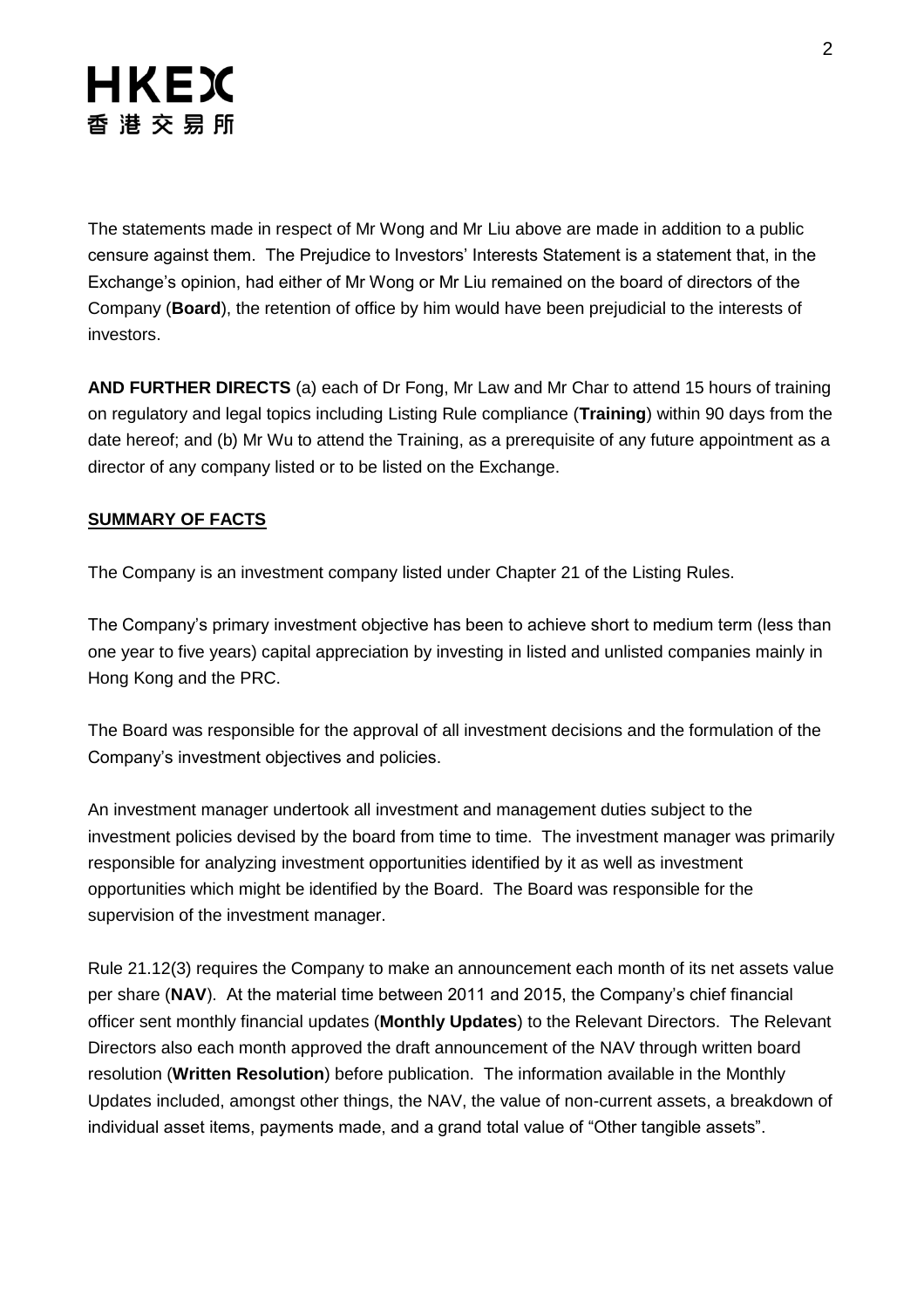The Company's key financial position at the material time was as follows:

(a) The NAV dropped from a high point of \$1.14 as at the end of 2012 to \$0.00076 as at the end of 2017, and turned negative, to \$(0.00976) (signifying net liabilities) as at the end of 2018:

| <b>End</b><br>of<br>Year | 2010 2011 | 2012 2013 |  | 2014 2015 2016 | 2017 | 2018                                                                         |
|--------------------------|-----------|-----------|--|----------------|------|------------------------------------------------------------------------------|
| <b>NAV</b><br>$($ \$)    |           |           |  |                |      | $0.26$   0.101   1.140   0.283   0.198   0.045   0.022   0.00076   (0.00976) |

- (b) The Company made a loss from 2011 to 2018 (except 2012), and incurred net operating cash outflows from 2012 to 2018 (except 2013), and net investing cash outflows from 2011 to 2017.
- (c) The Company's cash and bank balance dropped from \$59 million in 2011 to only \$0.1 million in 2018. Since 2017, the Company has recorded net liabilities and net current liabilities.
- (d) In 2011, the Company started recording a book value of \$1.78 million on "Motor Vehicles". In 2015, the figure for the items acquired by the Company under this category was \$8.49 million.
- (e) In 2012, the Company recorded \$5.1 million under "Property, Plant and Equipment" (which included "Motor Vehicles"). In 2013, the figure for the items acquired by the Company under this category was \$31.17 million.
- (f) In 2014, the Company started recording a book value of \$21.73 million on "Other Tangible Assets" which was stated as representing "art work, diamond and diamond ring".
- (g) The Company's 2015 annual report showed that it acquired a debenture for a club membership on 1 June 2015.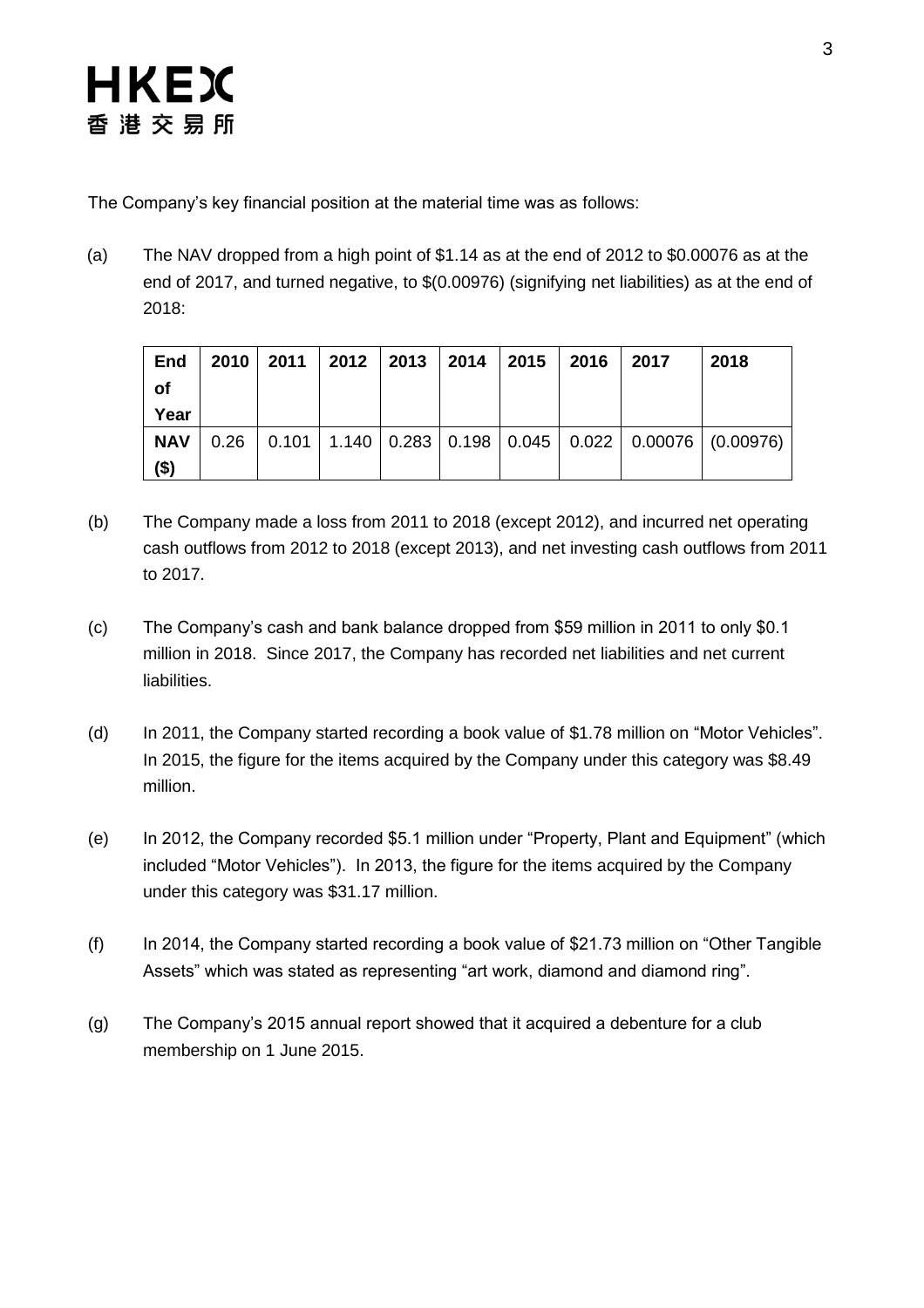# **HKEX** 香 港 交 易 所

From 2011 to 2015, the Company acquired various luxury assets which were inconsistent with its investment objectives and policies, including a yacht for \$24.5 million, a diamond for \$20 million, furniture for over \$3.8 million (including, among other things, a "Chairman Office Table" for \$1.16 million, chair and desk for the chairman's office for \$1.27 million, other "drawer, armchair, table, etc." for \$1.2 million, a clock for over \$146,000, and a cigar cabinet for over \$42,000), seven cars for over \$8.48 million (including, among others, a Range Rover 5.0 for \$1.78 million, a BMW 760 LIA Saloon for \$3.09 million and a Mercedes Benz E400 Estate Facelift for HK\$1.3 million), a club membership for \$1.8 million, a 1.06 carat yellow diamond ring for \$230,200, a painting for \$1.5 million (**Painting**), 56 other paintings for nearly \$700,000 (notwithstanding that the Company had already spent approximately \$1.1 million on paintings in 2009). The total cost of acquiring these luxury assets was over \$61 million (The cars, the club membership, the ring and the Painting are collectively referred to as the **Relevant Assets**).

Mr Wong was appointed as an ED of the Company on 21 May 2007. He was the Chairman and the sole substantial shareholder of the Company at least from FY2010 to FY2018. He approved the Monthly Updates. According to Mr Wong, he solely approved the acquisition of the Relevant Assets without convening any Board meeting. He submitted that the cars and the club membership were for meeting with, and receiving, investees and investors of the Company, whereas the ring and the Painting were bought at auction from the Hong Kong International School Annual Fund and the Civic Party annual dinner in 2014 as alternate investment opportunities and contributions to the society to enhance the Company's image and reputation.

The Company disposed of the yacht for \$20 million in 2014 and the diamond for \$16 million in 2018, incurring a loss of \$4.5 million and \$4 million, respectively.

On 22 March 2019, the Company announced a connected transaction involving its disposal of the Relevant Assets to Mr Wong (resigned on 18 March 2019) for \$5.825 million. According to the announcement, the disposal of the Relevant Assets was purportedly in partial settlement of loans owed by the Company to Mr Wong. The Company booked a loss in respect of these assets/purported investments of nearly \$6.2 million.

Mr Liu failed to respond to the Listing Division's enquiries and inform the Exchange in writing of his up-to-date contact details.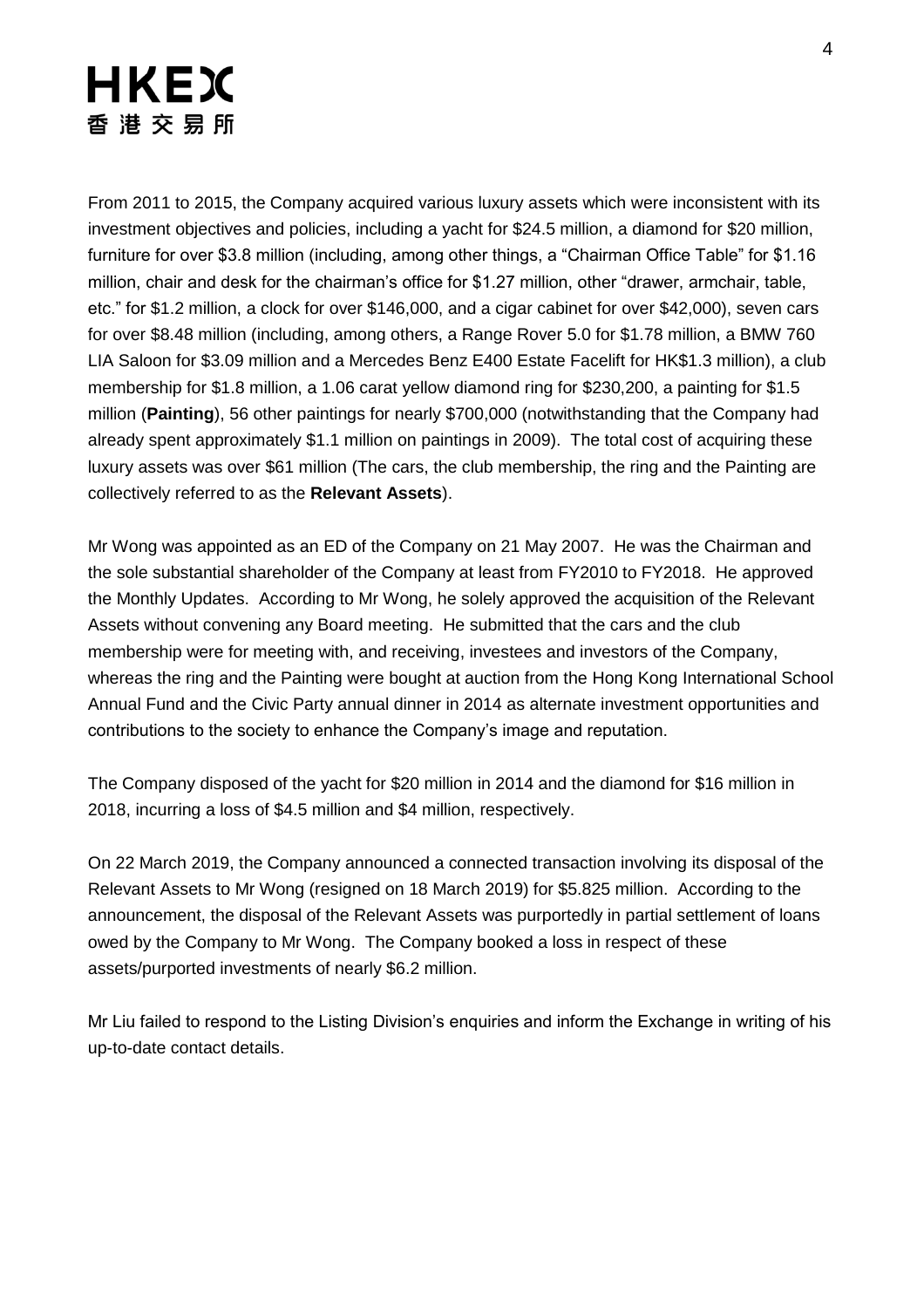### **RULE REQUIREMENTS**

Rule 3.08 provides that directors, both collectively and individually, are expected to fulfil fiduciary duties and duties of skill, care and diligence to a standard at least commensurate with the standard established by Hong Kong law. Specifically, under Rules 3.08(a), (b), (c) and (f), directors must act honestly and in good faith in the interests of the issuer as a whole, act for proper purpose, be answerable to the company for the application or misapplication of its assets, and apply such degree of skill, care and diligence as may reasonably be expected of a person of his knowledge and experience and holding his office within the issuer. They must also take an active interest in the issuer's affairs and must follow up anything untoward that comes to their attention.

Pursuant to the Director's Undertaking to the Exchange in the form of Appendix 5B to the Listing Rules (**Undertaking**), each director is required to, amongst other matters, comply to the best of his ability with the Listing Rules, cooperate in any investigation conducted by the Exchange, and update his contact details with the Exchange.

#### **LISTING COMMITTEE'S FINDINGS OF BREACH**

The Listing Committee found as follows:

- (1) Mr Wong breached his fiduciary duties and duties of skill, care and diligence under Rule 3.08 in the Company's acquisition of the assets described in the Summary of Facts above. He has failed to address his mind to, or did not care about, their suitability, necessity and benefits for the Company as a whole, with regard to at least the Company's business nature, its investment objectives and policies, the utilization of the assets by its employees, the financial performance at the material period, the estimated market value of the ring and the Painting, and the benefit to be derived from the assets to the Company. In light of the above, he also breached his Undertaking to comply with the Listing Rules to the best of his ability.
- (2) Although the other Relevant Directors claimed that they were not involved in the acquisition of the Relevant Assets, they breached their fiduciary and director's duties under Rule 3.08 including the duties of skill, care and diligence and to take an active interest in the Company's affairs and follow up anything untoward that came to their attention in respect of the purchase of the assets in question, including the Relevant Assets, notwithstanding the circumstances described above, and breached their Undertakings to comply with the Listing Rules to the best of their ability.